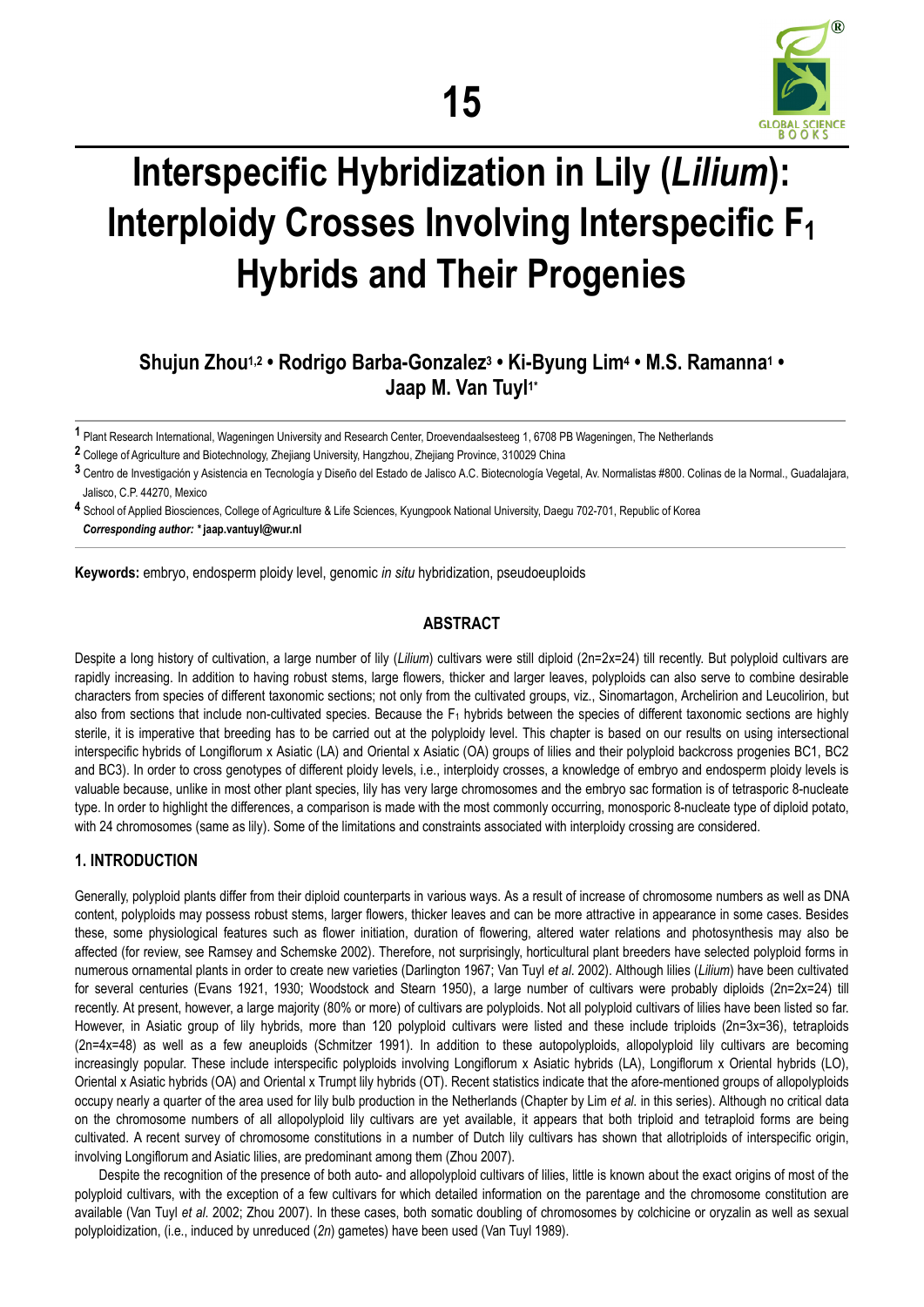When hybrids between the species belonging to different taxonomic sections, viz., Leucolirion, Sinomartagon and Archelirion, are made, the diploid interspecific F1 hybrids are invariably sterile and as such they cannot be used in further breeding. Sterility in these hybrids can be overcome either by doubling the chromosome numbers or through the use of *2n* gametes (previous chapter). Further more, polyploidy can also be helpful for combining important horticultural traits from species of different sections and at the same time select cultivars that are more vigorous and attractive.

Regardless of whether the polyploid lilies are produced through somatic doubling or through *2n* gametes, there is one unavoidable consequence: i.e., it becomes necessary to hybridize genotypes of different ploidy levels for the purpose of breeding. This type of interploidy crossings among *Lilium* species hybrids and their progenies is in some ways unique as compared to a majority of other plant species for two reasons. 1. *Lilium* species possess huge amounts of DNA in their genomes as compared to other plant species. This may be a limiting factor for producing genotypes of higher ploidy levels. 2. The formation of the female gametophyte in lilies is of the so-called tetrasporic 8-nucleate type (Maheshwari 1971). In this case, the secondary nucleus of the female gametophyte (i.e., embryo sac) invariably possesses chromosome number that is twice that of the sporophyte. This means, the presence of excessive amount of DNA in the secondary nucleus, and eventually in the endosperm, can impose limitations for the development of the embryos in certain combinations of crossings. Thus, the endosperm-embryo ploidy levels in lily it is expected to be quite different from most of the other plant species that have the monosporic 8-nucleate embryo sacs. In view of this, our results on interploidy crosses involving the species, F<sub>1</sub> interspecific hybrids and their backcross progenies (BC<sub>1</sub>, BC<sub>2</sub> and BC<sub>3</sub>) among Longiflorum, Asiatic and Oriental lilies are considered in this chapter. Some of the implications of interploidy crosses in lily for introgression of characters and to achieve optimal ploidy levels that may be required for cultivars are highlighted.

# **2. INTERPLOIDY CROSSINGS**

If the primary objective is to breed polyploid cultivars, one may double the chromosome number of a diploid species, or a cultivar, and then use the resulting autotetraploid as a parent to produce either triploid or tetraploid progenies through appropriate crossings (e.g., 2x–4x or reciprocal and 4x–4x respectively). Although there are instances of autotriploid and autotetraploid lily cultivars known, not many data are available regarding the types of crosses that were made and their consequences. Nevertheless, there are some data on the origins of allotriploids, allotetraploids, allopentaploids together with the results on intercrossing of such genotypes (Lim *et al*. 2003; Barba-Gonzalez *et al*. 2006; Zhou 2007). Two unique features of these polyploids are: a) the ploidy levels of a large number of progenies have been determined by DNA measurement through flow cytometry and b) the chromosome constitutions of the parents and the progenies have been critically determined through genomic in situ hybridization (GISH) in a large number of cases. With this background knowledge, an assessment is made in the following pages of the various types of crosses that were made involving genotypes of different ploidy levels and the expected results based on embryo/endosperm relationship that occur in each case (**Table 1**). In this Table, in addition to the crosses of lily, which has tetrasporic 8 nucleate type of embryo sacs, a list of analogous crosses in a monosporic 8-nucleate type of embryo sac is also included for the sake of comparison. The chromosome numbers mentioned for monosporic type in the **Table 1** represent diploid potato (2n=2x=24), that has the same chromosome number as lily. For interploidy crossings in lily, both somatically doubled as well as sexual polyploids have been used. Cross combinations shown for lily in **Table 1** are those in which plants have been successfully obtained (with only one or two exceptions) through ovule or embryo rescue methods. However, it should be pointed out that the fruits were allowed to develop *in vivo* for about 6-7 weeks before culturing ovules or embryos and to this extent they are comparable to normal development of fruits and seeds.

## **2.1. 2x–2x crosses**

The main reason for including crosses between two diploid parents in this table is that, at times, they can produce polyploid progenies due to *2n* gametes and in this sense they are more or less similar to those of interploidy crosses. Further more, distant hybrids such as LA, OA, produce only *2n* gametes which give rise invariably to polyploid progenies. However, some genotypes of LA hybrids produce a low frequency of haploid (*n*) as well as *2n* gametes. In such cases it was possible to obtain both diploid (near diploid in some cases) as well as triploid progenies. The remarkable difference between tetrasporic 8 nucleate and monosporic 8-nucleate type is that in the former the secondary nucleus remains invariably 4x regardless of the chromosome number of the egg nucleus, whereas in the latter the ploidy level of the secondary nucleus is related to the ploidy level of the egg (always possesses twice the number). This also means that in the case of monosporic 8-nucleate type the variation of the ratio of embryo: endosperm ploidy level is smaller when compared to tetrasporic 8-nucleatype (1:1.3–1:1.7 vs 1:1.6–1:3.0

| <b>Table 1</b> Types of interploidy crosses made by using interspecific lily hybrids and their progenies together |
|-------------------------------------------------------------------------------------------------------------------|
| with the ploidy levels of egg, secondary nucleus (sec. nu), embryo (emb) and endosperm (endo) in each             |
| cross. To highlight the differences between monosporic 8-nucleate and tetrasporic 8-nucleate types of             |
| embryo sacs, analogous crosses of diploid potato are also included. Diploid parents that contribute 2n            |
| gametes are marked as 'ur' (unreduced).                                                                           |

| Type of cross      | Monosporic 8-nucleate embryo sac |         |                  | Tetrasporic 8-nucleate embryo sac |         |                  |
|--------------------|----------------------------------|---------|------------------|-----------------------------------|---------|------------------|
|                    | Ploidy level of                  |         |                  | Ploidy level of                   |         |                  |
|                    | Egg                              | Sec. nu | Emb: Endo ratio  | Egg                               | Sec. nu | Emb: Endo ratio  |
|                    |                                  |         | (Chromosome nr.) |                                   |         | (Chromosome nr.) |
| $2x - 2x$          | x                                | 2x      | 1:1.5(24:36)     | x                                 | 4x      | 1:2.5(24:60)     |
| $2x$ ur - $2x$     | 2x                               | 4x      | 1:1.7(36:60)     | 2x                                | 4х      | 1:1.7(36:60)     |
| $2x - 2x$ ur       | X                                | 2x      | 1:1.3(36:48)     | x                                 | 4x      | 1:2.0(36:72)     |
| $2x$ ur $-2x$ ur   | 2x                               | 4x      | 1:1.5(48:72)     | 2x                                | 4x      | 1:1.5(48:72)     |
| $2x-3x (x)^*$      | x                                | 4x      | 1:1.5(24:36)     | x                                 | 4х      | 1:2.5(24:60)     |
| $2x - 3x (2x)^{*}$ | x                                | 2x      | 1:1.3(36:48)     | x                                 | 4х      | 1:2.0(36:72)     |
| $2x - 3x$ ur       | x                                | 2x      | 1:1.3(48:60)     | x                                 | 4x      | 1:1.75 (48:84)   |
| $3x(x)^* - 2x$     | X                                | 2x      | 1:1.5(24:36)     | x                                 | 6x      | 1:3.0(24:72)     |
| $3x (2x)^* - 2x$   | 2x                               | 4x      | 1:1.7(36:60)     | 2x                                | 6x      | 1:2.3(36:84)     |
| $3x (2x)^* - 4x$   | 2x                               | 4x      | 1:1.5(48:72)     | 2x                                | 6x      | 1:2.0 (48:96)    |
| $3x$ ur- $4x$      | 3x                               | 6x      | 1:1.6 (60:96)    | 3x                                | 6x      | 1:1.6(60:96)     |
| $4x - 2x$          | 2x                               | 4x      | 1:1.7(36:60)     | 2x                                | 8х      | 1:3.0 (36:108)   |
| $2x - 4x$          | x                                | 2x      | 1:1.3(36:48)     | X                                 | 4х      | 1:2.0(36:72)     |
| $4x - 4x$          | 2x                               | 4x      | 1:1.5 (48:72)    | 2x                                | 8x      | 1:2.5 (48:120)   |
| $2x - 5x (2x)^*$   | Χ                                | 2x      | 1:1.3(36:48)     | x                                 | 4x      | 1:2.0 (36:72)    |
| $5x (2x)^* - 2x$   | 2х                               | 4х      | 1:1.7(36:60)     | 2x                                | 10x     | 1:3.6 (36:132)   |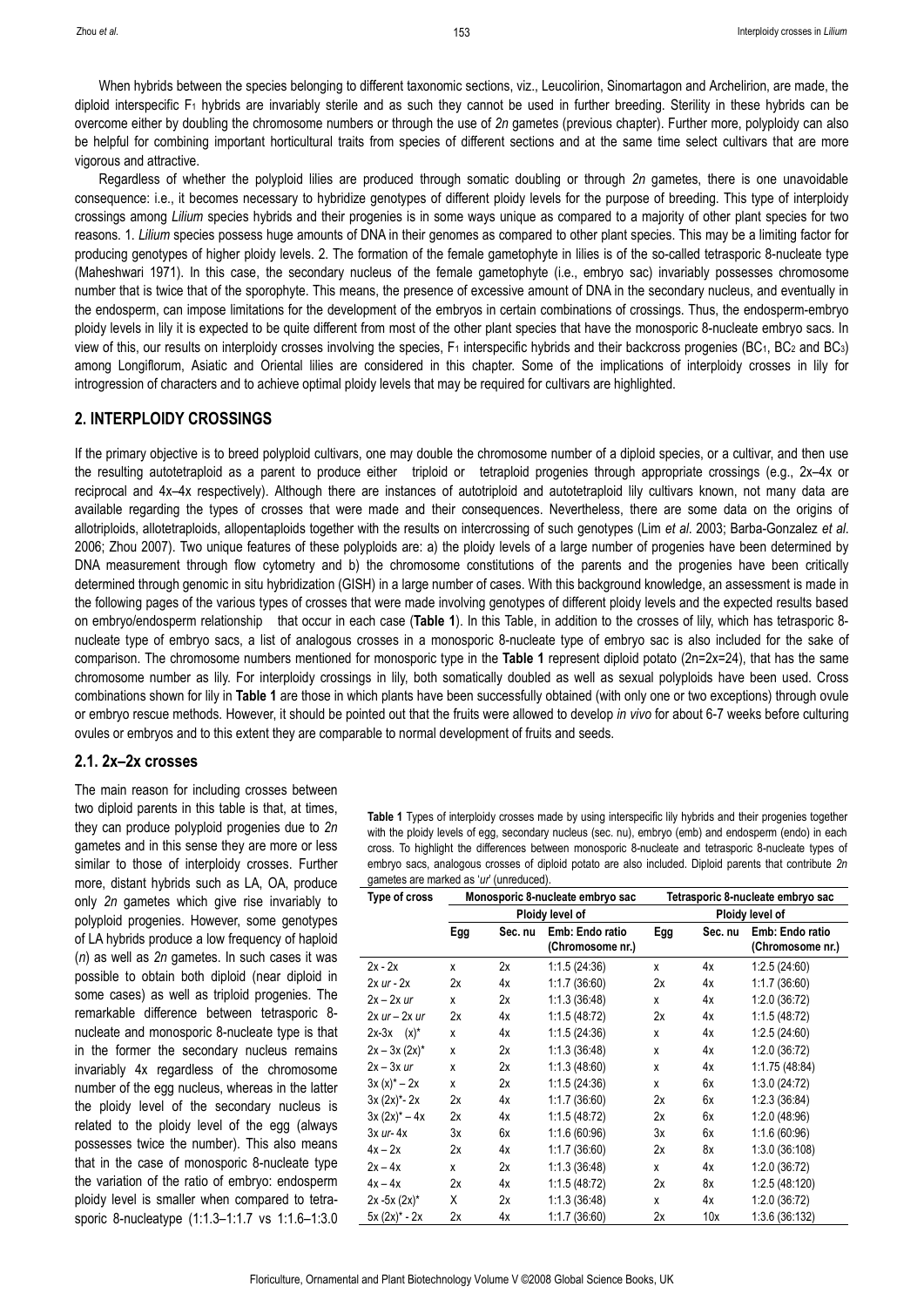respectively). Almost as a general rule, the ratios of embryo: endosperm in different types of crosses of the monosporic type is smaller than those of tetrasporic type. In 2x–2x crosses, progenies of three ploidy levels can be obtained depending upon the types of gametes that are produced: when the hybrid produces haploid gametes (as in the case of LA hybrids), diploid BC1 progenies are produced; when *2n* gametes are produced either by male or the female parent, triploid BC1 progenies are produced and when both parents produce *2n* gametes (bilateral sexual polyploidization) tetraploid progenies are produced.

#### **2.2. 2x–3x crosses and reciprocals**

Triploids are generally highly sterile because of the unequal segregation of chromosomes during meiosis. However, in some exceptional cases triploid do produce considerably high frequencies of fertile spores either during micro- or megasporogenesis. Such spores generally possess aneuploid (ranging from 12+1 to 36-1) as well as euploid chromosome numbers (x=12, 2x=24, 3x= 36), the former being predominant. It has been possible to produce large numbers of progenies by using triploids both as female and male parents in the case of LA and OA hybrids (Lim *et al*. 2003; Barba-Gonzalez *et al*. 2006; Zhou 2007). A notable feature of 2x–3x, or reciprocal, cross is that there is a tendency for the production of progenies with nearly diploid chromosome numbers. However, when the triploid is used as the female parent mostly aneuploids are produced but when the same parent is used as a male parent the progenies are more likely to be diploid. This is probably due to the higher rate of transmission aneuploid gametes by the female parent as has been observed in several other plant taxa (Khush 1973; Brandham 1982). An interesting feature of triploid female parent is that it can produce haploid gametes, and on fertilization with haploid male gametes, it gives rise to diploid progeny. In such a case, a remarkably high ratio of embryo: endosperm of 1:3.0 (**Table 1**) can result. This implies that the presence of a massive amount of DNA in the endosperm nucleus is not an impediment for the development of a diploid embryo in lily hybrid. Diploid or near diploid progenies derived from 2x–3x, or reciprocals, involving Asiatic x allotriploid, ALA and Oriental x allotriploid, AOA give rise to progenies with predominantly Asiatic chromosomes (see later).

#### **2.3. 3x–4x and other crosses**

Allotriploids ALA as well as AOA have been successfully used as female parents to cross with tetraploid parents. But the reciprocal 4x–3x crosses have not been successful in both cases. The explanation might be that in the case of 3x–4x cross, the secondary nucleus has only 6x ploidy level and this results in an embryo: endosperm ratio of 48:96 (**Table 1**) which is obviously viable. On the contrary, in 4x–3x cross, the secondary nucleus is expected to possess 8x ploidy level, and assuming that a *2x* game is functional from the triploid male parent, gives to an embryo: endosperm ratio of 48:120 (not shown in **Table 1**) which may not be viable. It should also be pointed out that when a *2n* gamete from the triploid parent is functional in a 3x–4x cross, progenies can be obtained because the embryo: endosperm ploidy levels are 60:96, a viable combination. One notable result is that in the case of 3x–4x crosses, the progenies possess either 4x or circa 4x chromosome numbers. Although the results from crosses involving 4x female parents with both ALA and AOA allotriploid have not been successful, it cannot be concluded that the former may not be used as female parents. There are indeed some cases where 4x parents have been successfully used as female parents to produce progenies (Schmitzer 1991). Compared to 4x–3x crosses, it is relatively easy to produce progenies from 2x–4x crosses rather than their reciprocals. Also in the case of 2x–5x crosses, where the diploid parent is used as female parent, progenies have been obtained but not in the reciprocal crosses. In the latter case the endosperm possesses 11x ploidy level (**Table 1**) and therefore not viable.

# **3. RELEVANCE OF INTERPLOIDY CROSSING FOR BREEDING**

In order to circumvent F<sub>1</sub> sterility in distant hybrids, one or the other of the following approaches can be use: 1. Double the chromosome numbers of the prospective diploid parent species and use the auto polyploids to make hybrids. This can results in an allotetraploid that is fertile. 2. Produce an  $F_1$  hybrid between two diploid species and double the chromosome number through colchicine or oryzalin to produce an allotetraploid. 3. Select genotypes of F1 hybrids that produce *2n* gametes and use directly for crossing. 4. In rare cases, such as in LA hybrids, the F<sub>1</sub> hybrids may produce functional haploid gametes that can be used for producing backcross progenies. All these approaches have been successful in lilies but each of these has advantages as well as disadvantages. The allotetraploids produced through the first and second approaches can probably be utilized through 2x–4x (back) crossings but the resulting allotriploids do not posses any recombinant chromosomes and, more over, the plants will be sterile once again. The great drawback of allotetraploids is that they cannot give rise to genetic variation in their progenies because of the lack of intergenomic recombination. The third approach of using *2n* gametes is attractive when genotypes of F1 hybrids produce such gametes are available. However, genotypes that produce high frequencies of either *2n* pollen or *2n* eggs appear to be relatively rare in lilies. But, unlike the 2x gametes produced by typical allotetraploids, 2n gametes from F<sub>1</sub> hybrids can possess high frequencies of recombinant chromosomes and generate considerable amount of genetic variation in the progenies they produce. In fact, several cultivars of ALA constitution have been directly selected by the lily breeders in BC<sub>1</sub> progenies of LA hybrids backcrossed to Asiatic parent (Zhou 2007). However, if further crossing is required between such triploid progenies derived from any of the first three approaches, interploidy hybridizations such as 2x–3x, or reciprocal, and 3x–4x crossings are necessary. Fortunately, it has been possible to find allotriploid genotypes of ALA as well as AOA which can be used for further crossing. One important virtue of allotriploids is that they can produce haploid, diploid as well as aneuploid gametes that are viable. Because of this it is possible to generate diploid (or near 2x) and tetraploid (or near 4x) progenies by making either 2x– 3x or 3x–4x crosses respectively. Similar to allotriploids, it is also possible to produce progenies on a large scale by crossing allopentaploid with a diploid, i.e., 2x–5x cross, because the embryo: endosperm ploidy levels can be viable in certain combination (**Table 1**). This shows that oddpolyploidy may not be a bottle neck for using them as parents. However, one general phenomenon observed in the backcross progenies of such odd-polyploid crosses is that the chromosomes of the Asiatic parent will be predominant. So much, that almost all chromosomes of the other alien genomes of Longiflorum as well as Oriental are selected out from the progenies (**Fig. 1**). In some cases the progenies of odd-polyploids do produce plants with a balanced euploid chromosome number but the parental genomes are not represented in the expected proportion. Such euploids are known as 'pseudoeuploids' (**Fig. 2**). The significance of such pseudoeuploids is that a part of the chromosome complement will be a hybrid between the two parents but another part of the same complement will not show hybridity. This means there is a potential for genetic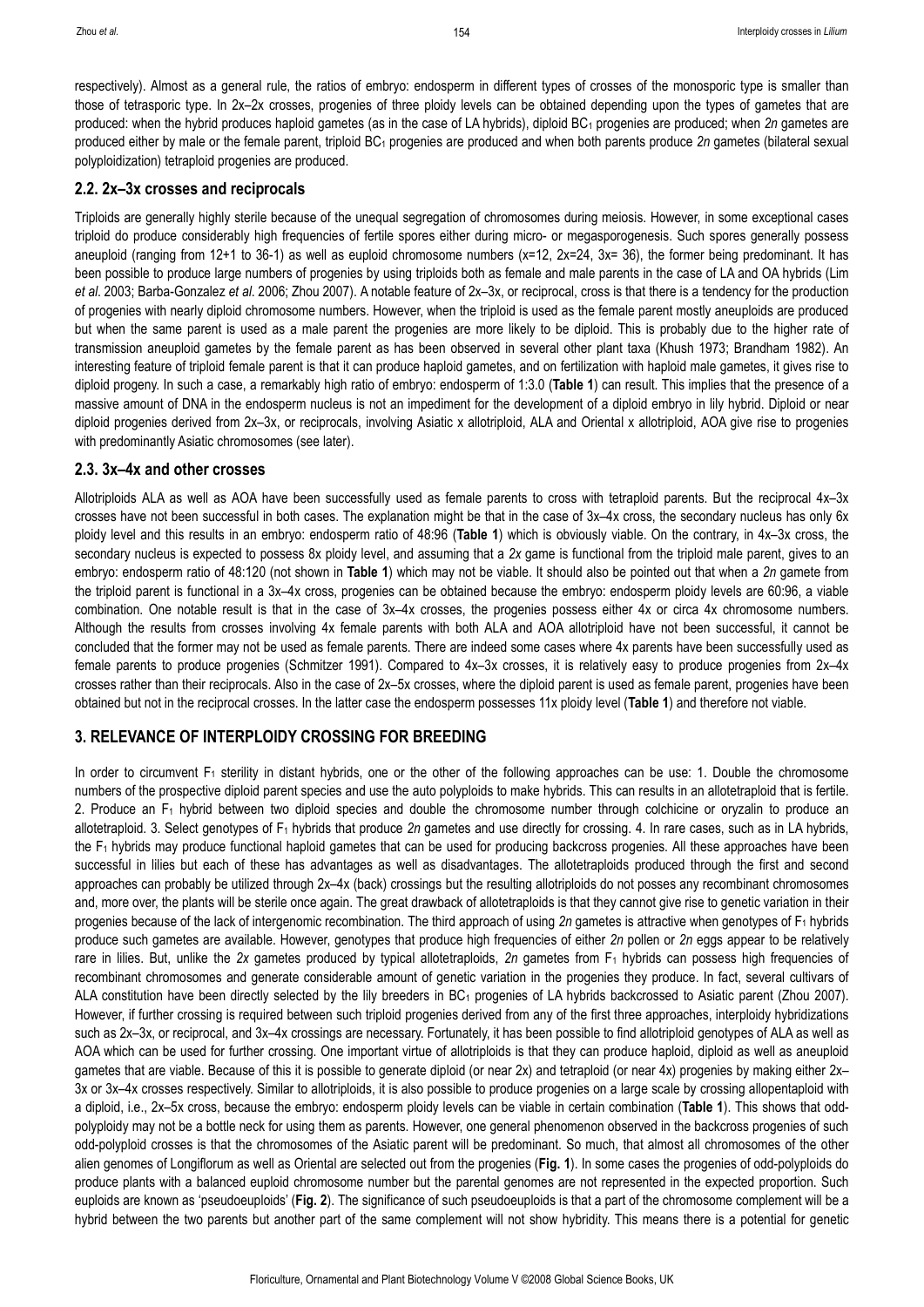**Fig. 1 Chromosome complement of a diploid (2n=2x =24) progeny plant derived from crossing a diploid Asiatic parent with an allotripolid with 24 A+ 12 L chromosomes (AA x LAA).** The arrow indicates the segment of Longiflorum chromosome, the only alien segment of Longiflorum still surviving in the progeny.



**Fig. 2A, 2B. Chromosome complements of two triploid progenies (2n=3x=36) derived from 2x-5x crosses of AA (12A) x ALALA (24L+36A).** The triploids, despite possessing a balanced euploid chromosome number of 36, the L genome (green fluorescence) is represented in both cases with only nine chromosomes. These are pseudoeuploids in which hybridity is present for only a part of the chromosome complement. 2A has no recombinant chromosomes whereas in 2B there are two recombinant chromosomes (arrows).

variation in the progenies from odd-polyploids. Thus, apart from intergenomic recombination and chromosome substitutions that might result from the use of *2n* gametes (Chapter by Barba-Gonzalez, in this series), there are other modes of origin of genetic variation in the

#### interploidy crosses of lily.

The difficulties of crossing genotypes with different ploidy levels have been well recognized in several plant species. But, as was mentioned earlier, the situation in lily is unique in the sense that the genomes possess enormous amounts of DNA as compared to other plant species, such as potato for example. And secondly, the embryo sac is of tetrasporic 8-nucleate type which gives rise to much higher ploidy level in its endosperm. This also leads to extremely high disparity in the amount of DNA between the embryo and the endosperm as compared to the monosporic type such as potato. In spite of these differences, there is a tendency to explain the failure of interploidy crosses in lily based on the phenomena observed in other plant species. For example, the so-called 'triploid block', endosperm balance number', among others, are invoked in the case of lily. It should be emphasized that what is applicable in the case of potato and other plants may not be valid in the case of lily.

155

As regards the ploidy levels of ornamental plants, there is an interesting view that the plant breeders have selected (unconsciously) genotypes with 4C, DNA values corresponding to about 100-120 pg per cell (Brandham 1995). Some examples are: *Narcissus* (4x), *Hyacinthus* (2x, 3x) and *Tulipa* (2x). In the case of lily it is yet known whether triploid or tetraploid cultivars are superior although both of these ploidy levels are under cultivation at present. Considering the 1C value 35-36 pg of DNA in *Lilium* species (Bennett and Smith 1976, 1991), the optimum levels in lily cultivars may be attained at the triploid level. Indeed, triploids appear to be predominant among the cultivars derived from LA hybrids in the Netherlands (Zhou 2007; Zhou *et al*. 2008). However, a more detailed survey on the polyploidy cultivars of lily is needed in order to determine the optimum ploidy level that is required.

## **4. CONCLUSION**

In conclusion, it may be pointed out that the following technical developments have facilitated more efficient breeding of interspecific polyploids: embryo and ovule culture methods to make interspecific hybrids and their progenies on a large scale; rapid determination of ploidy levels of large numbers of progeny through flow cytometric method and, finally*, in situ* DNA hybridization techniques for an accurate analysis of the hybrids and their progenies. Although the present methods of breeding at the polyploidy level may not be too different from the traditional approaches, which produced only modest results in the past, the techniques available at present have opened new perspectives for breeding. Lily serves as a model plant to produce new cultivars through the application of the new techniques.

#### **ACKNOWLEDGEMENTS**

Authors would like to thank the financial support from National Natural Science Foundation of China (NSFC No.30471222), the Dutch lily breeding companies (De Jong Lelies BV, Royal Van Zanten BV, Vletter & Den Haan BV, Testcentrum BV, World Breeding BV and Mak Breeding BV), the Lab of Plant Breeding, Wageningen University, the Netherlands.

# **REFERENCES**

**Barba-Gonzalez R, Van Silfhout AA, Visser RGF, Ramanna MS, Van Tuyl JM** (2006) Progenies of allotriploids of Oriental × Asiatic lilies (*Lilium*) examined by GISH analysis. *Euphytica* **151**, 243-250

**Bennett MD, Smith JB** (1976) Nuclear DNA amounts in angiosperms. *Philosophical Transactions of the Royal Society of London Series B-Biological Sciences* **274**, 227-274 **Bennett MD, Smith JB** (1991) Nuclear DNA amounts in angiosperms. *Philosophical Transactions of the Royal Society of London Series B-Biological Sciences* **334**, 309-345 **Brandham PE** (1982) Inter-embryo competition in the progeny of autotriploid *Aloineae* (Liliaceae). *Genetica* **59**, 29-42

**Brandham PE, Fraser E, West JP** (1995) DNA amount, polyploidy and selection of cultivars of decorative monocotyledons. In: Brandham PE, Bennett MD (Eds) *Proceedings of the Kew Chromosome Conference IV*, Kew Publishing, Kew, pp 37-46

**Darlington CD** (1967) *Chromosome Botany and the Origin of Cultivated Plants*, George Allen and Unwin Ltd., London, 231 pp

**Evans A** (1921) *The Palace of Minos at Knossos* (Vol I), MacMillan and Co., London, 603 pp

**Evans A** (1930) *The Palace of Minos at Knossos* (Vol III), MacMillan and Co, London, p 131 fig. 86

**Khush GS** (1973) *Cytogenetics of Aneuploids*, Acadmic Press, New York, 301 pp

**Lim KB, Ramanna MS, De Jong JH, Jacobsen E, Van Tuyl JM** (2003) Evaluation of BC2 progenies derived from 3x-2x and 3x-4x crosses of *Lilium* hybrids: a GISH analysis. *Theoretical and Applied Genetics* **106**, 568-574

**Maheshwari P** (1971) *An Introduction to the Embryology of Angiosperms*, McGraw-Hill Book Company, Inc, New York, 453 pp